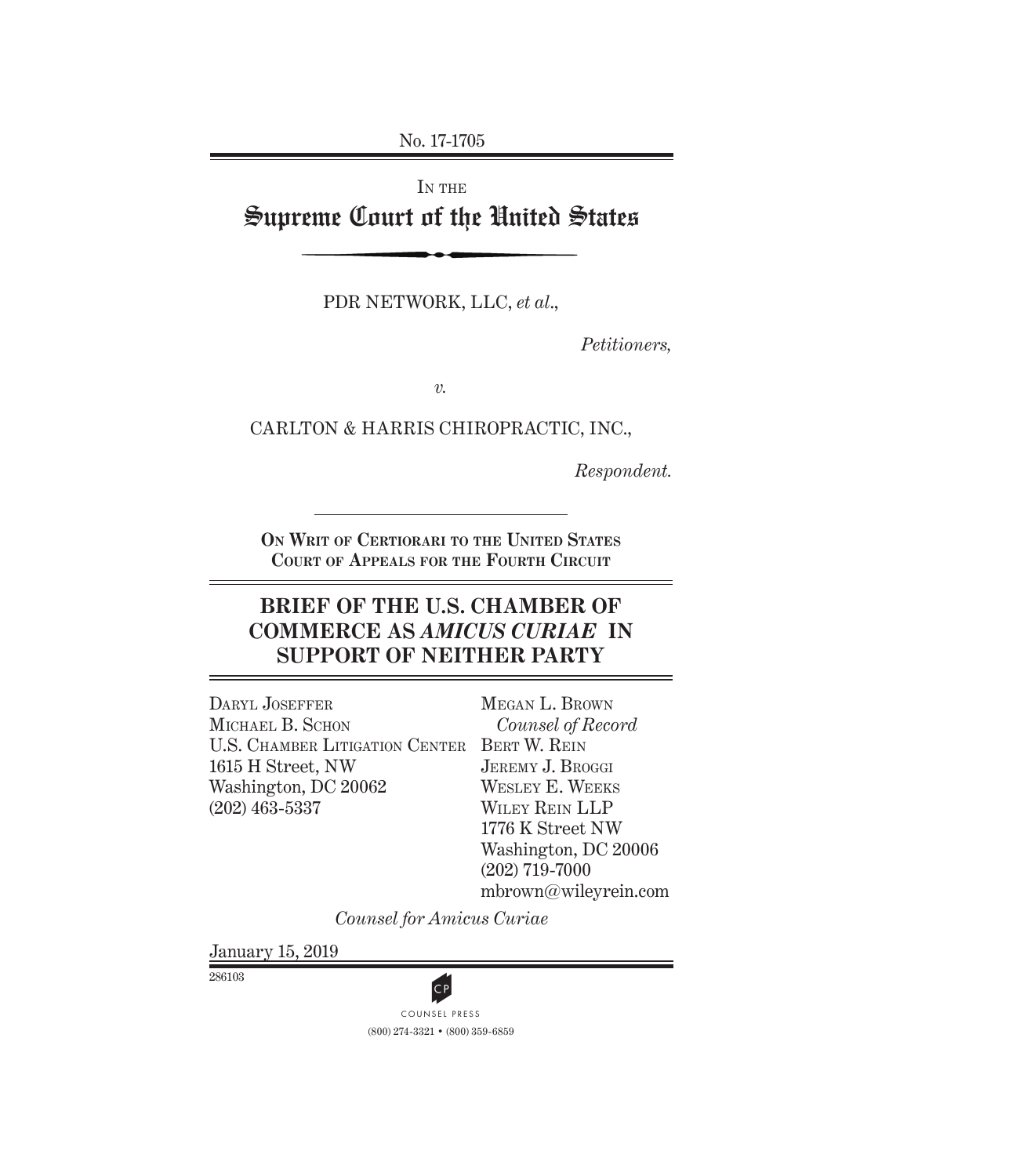### **TABLE OF CONTENTS**

| Page                                                                                                                                                                                                                   |
|------------------------------------------------------------------------------------------------------------------------------------------------------------------------------------------------------------------------|
| TABLE OF CONTENTS                                                                                                                                                                                                      |
| TABLE OF CITED AUTHORITIES  ii                                                                                                                                                                                         |
| INTEREST OF AMICUS CURIAE 1                                                                                                                                                                                            |
| SUMMARY OF THE ARGUMENT2                                                                                                                                                                                               |
|                                                                                                                                                                                                                        |
| THE COURT SHOULD PROTECT<br>I.<br>THE NATIONAL UNIFORMITY AND<br>RELIANCE INTERESTS PROMOTED<br>BY THE HOBBS ACT4<br>The Hobbs Act Channels Review<br>A.<br>Of Covered Agency Orders To A                              |
| Single Court of Appeals Within A<br>Specified Timeframe4                                                                                                                                                               |
| The Hobbs Act Promotes National<br>B.<br>Uniformity And Predictability, Which<br>Fosters Substantial Reliance By<br>Regulated Communities6                                                                             |
| II. THE COURT SHOULD ALSO PROTECT<br>PRIVATE DEFENDANTS' DUE<br>PROCESS RIGHT TO CHALLENGE<br>REGULATIONS ENFORCED<br>AGAINST THEM, PARTICULARLY<br>IN TCPA CASES $\dots\dots\dots\dots\dots\dots\dots\dots\dots\dots$ |
|                                                                                                                                                                                                                        |

*i*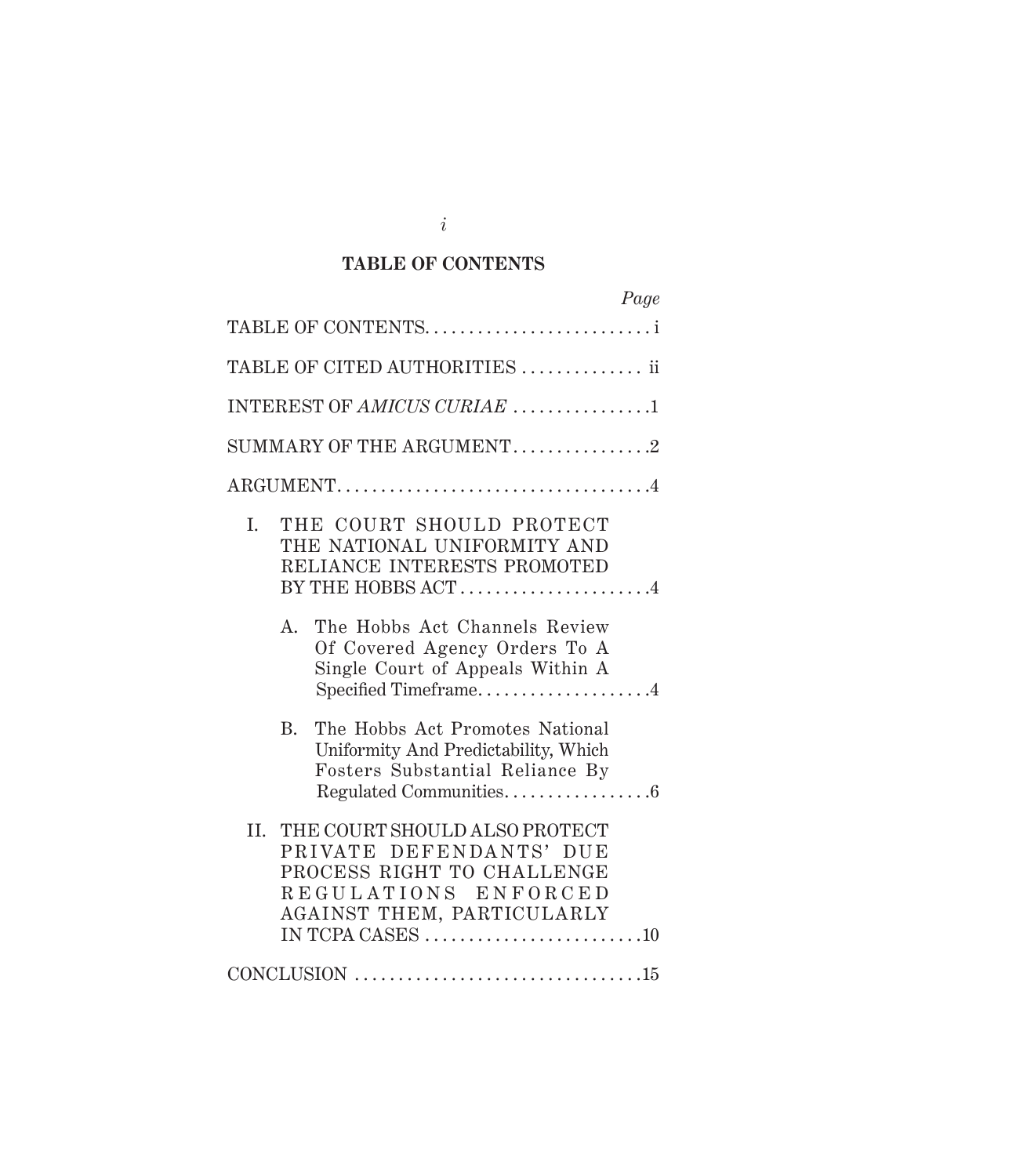## **TABLE OF CITED AUTHORITIES**

| $\boldsymbol{\mu}$<br>ν |
|-------------------------|
|-------------------------|

## **CASES**

| ACA International v. FCC,                                                                                                  |
|----------------------------------------------------------------------------------------------------------------------------|
| American Manufacturers Mutual Insurance Co.<br>v. Sullivan,                                                                |
| Bais Yaakov v. FCC,                                                                                                        |
| Bose Corp. v.<br>Consumers Union of United States, Inc.,                                                                   |
| Brodsky v. HumanaDental Insurance Co.,                                                                                     |
| CE Design, Ltd. v. Prism Business Media, Inc.,<br>606 F.3d 443 (7th Cir. 2010). $\dots \dots \dots \dots \dots$ . 8, 9, 11 |
| Christopher v. SmithKline Beecham Corp.,                                                                                   |
| <i>Edison Electric Institute v. ICC,</i>                                                                                   |
| <i>Emanuel v. Los Angeles Lakers, Inc.,</i><br>No. 12-cv-9936, 2013 WL 1719035                                             |

*ii*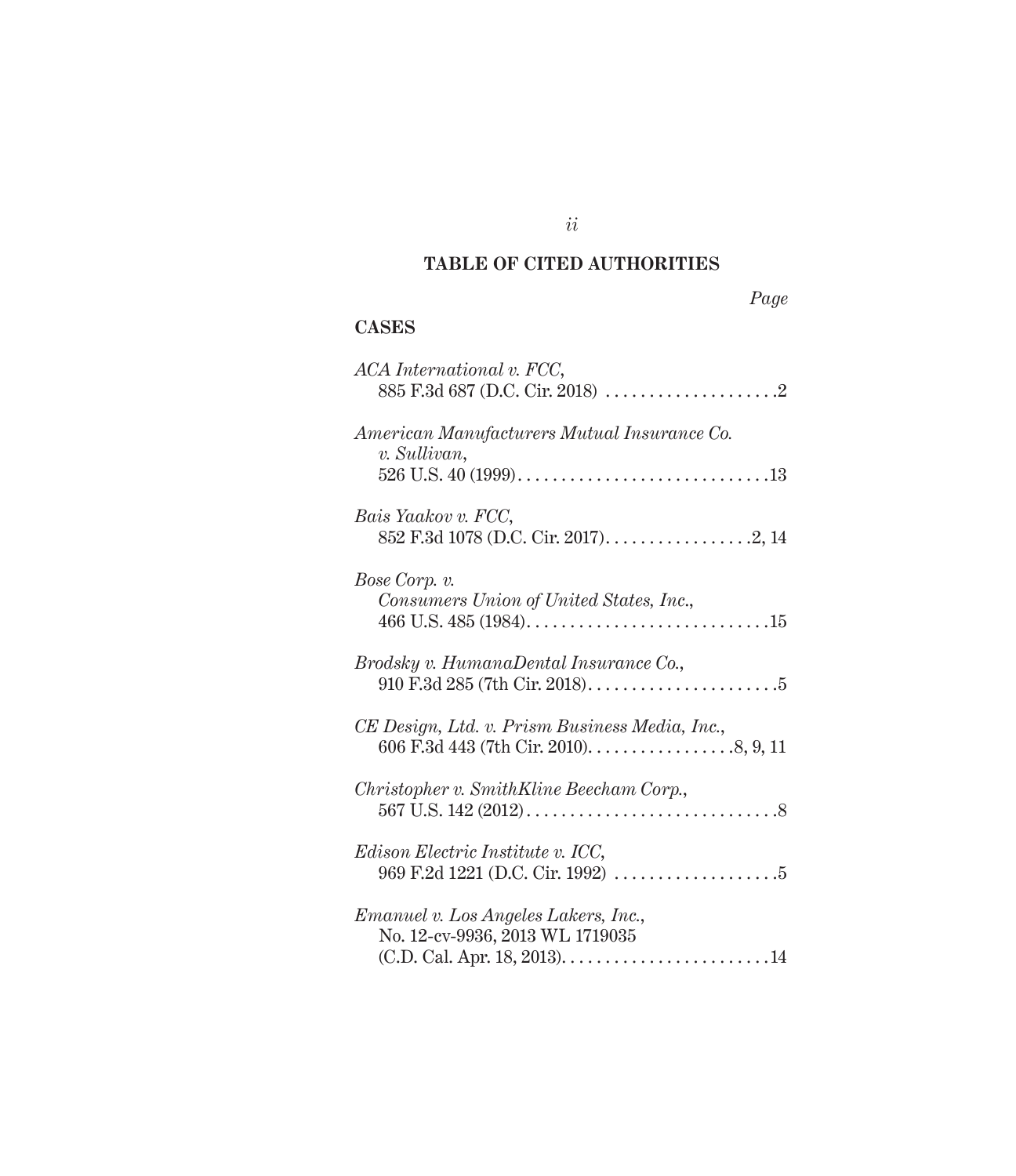| Page                                                                   |
|------------------------------------------------------------------------|
| Far East Conference v. United States,                                  |
| FCC v. Fox Television Inc.,                                            |
| FCC v. Fox Television Stations, Inc.,                                  |
| FCC v. ITT World Communications, Inc.,                                 |
| Florida Power & Light Co. v. Lorion,                                   |
| Fritsch v. ICC,                                                        |
| <i>Functional Music, Inc. v. FCC,</i>                                  |
| Gragg v. Orange Cab Co.,<br>995 F. Supp. 2d 1189 (W.D. Wash. 2014)  14 |
| Henderson v. Shinseki,                                                 |
| Holt v. Facebook,<br>No. 16-cv-02266, 2017 WL 1100564                  |

*iii*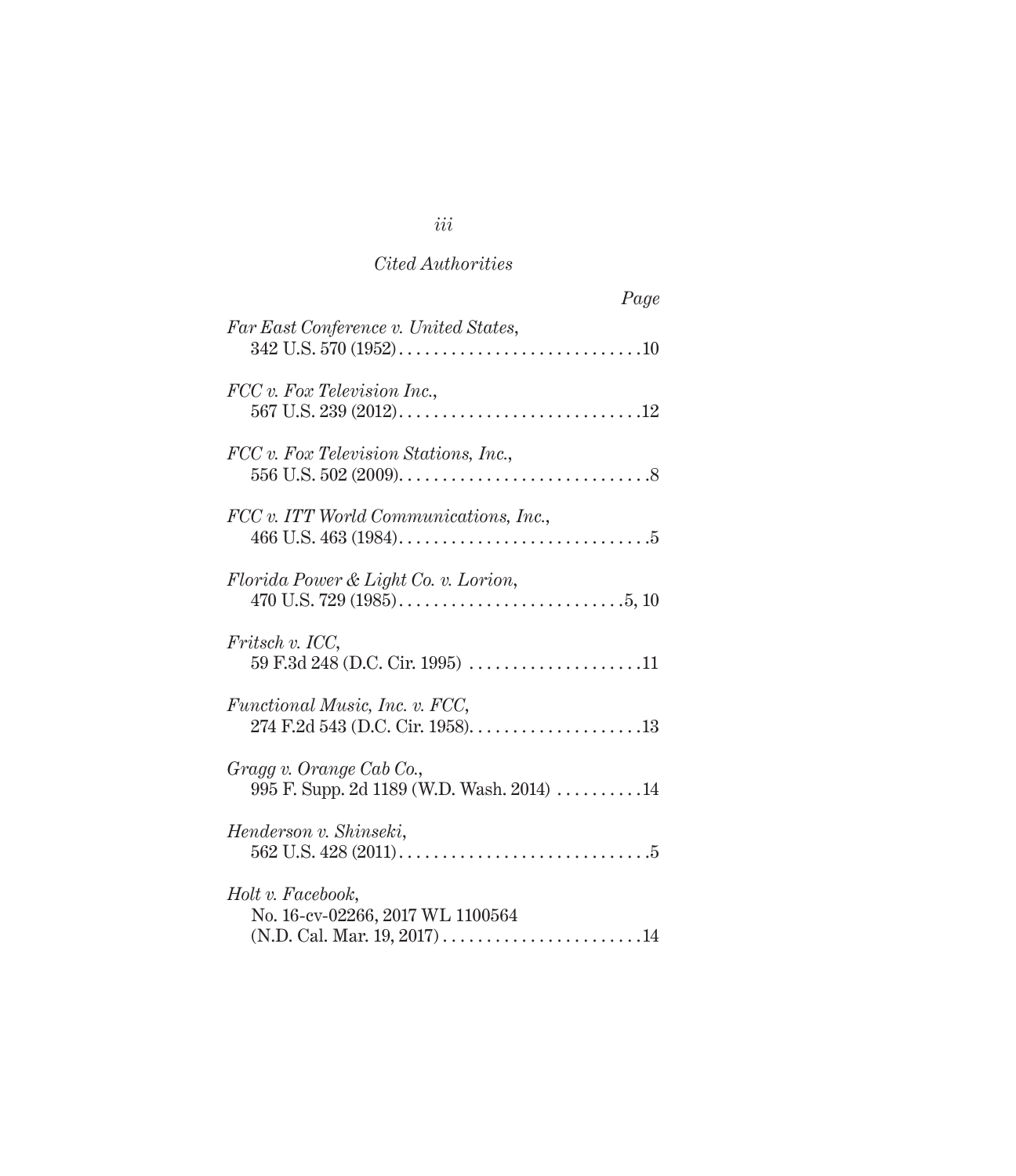| Page                                                                         |
|------------------------------------------------------------------------------|
| ICC v. Brotherhood of Locomotive Engineers,                                  |
| Leyse v. Clear Channel Broadcasting, Inc.,                                   |
| Lindsey v. Normet,                                                           |
| Mais v. Gulf Coast Collection Bureau, Inc.,                                  |
| National Cable & Telecommunications Ass'n v.<br>Brand X Internet Services,   |
| Perez v. Mortgage Bankers Ass'n,                                             |
| Port of Boston Marine Terminal Ass'n v.<br>Rederiaktiebolaget Transatlantic, |
| Raitport v. Harbour Capital Corp.,                                           |
| Reytblatt v. NRC,                                                            |
| Simmons v. ICC,                                                              |

*iv*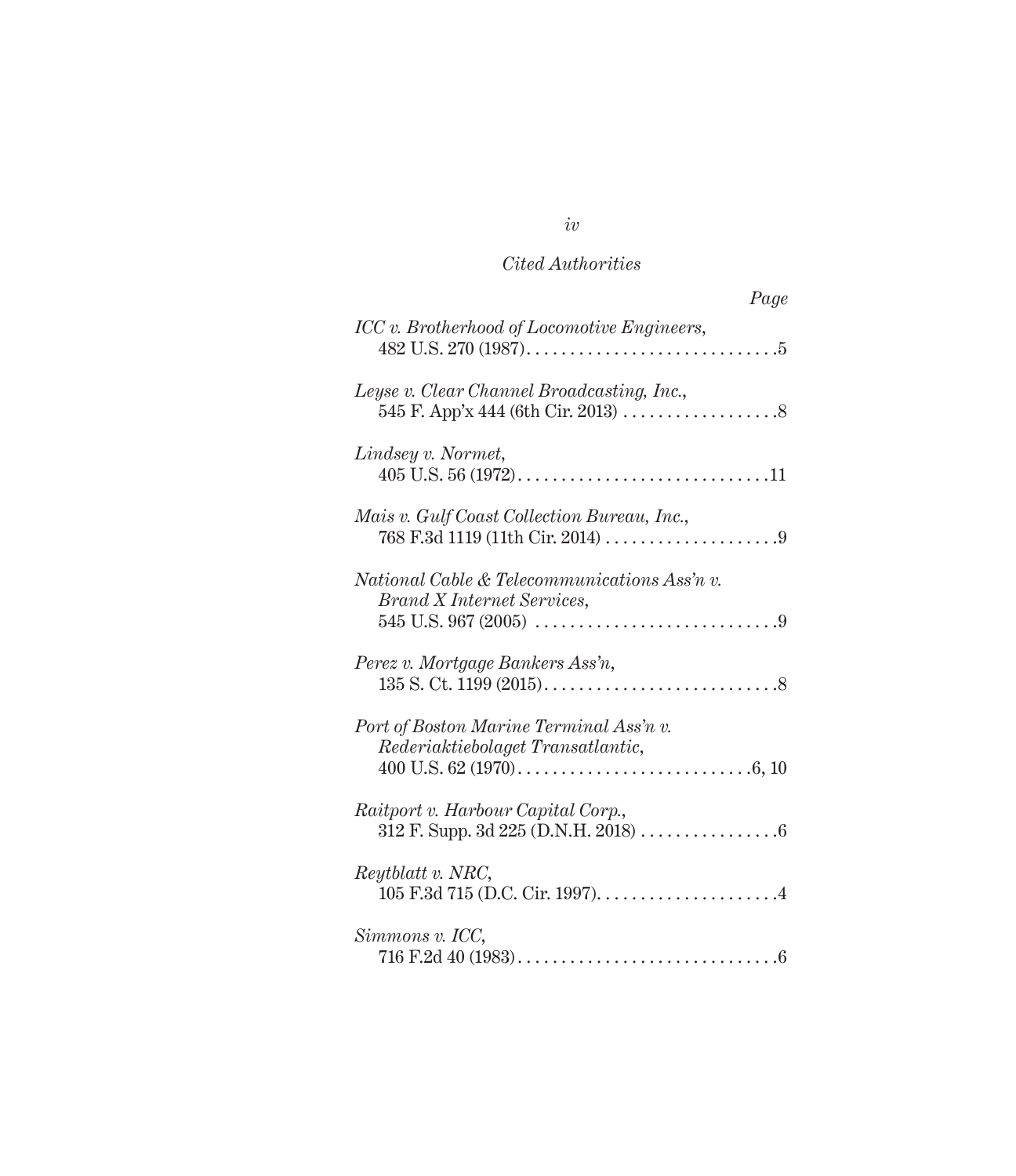| Page                                                      |
|-----------------------------------------------------------|
| Stone v. INS,                                             |
| United States v. Dunifer,                                 |
| Weaver v. Federal Motor Carrier<br>Safety Administration, |
| Ex parte Young,                                           |
| <b>STATUTES &amp; LEGISLATIVE MATERIALS</b>               |
|                                                           |
|                                                           |
|                                                           |
|                                                           |
|                                                           |
|                                                           |
| Administrative Orders Review Act, 64 Stat. 1129           |

*v*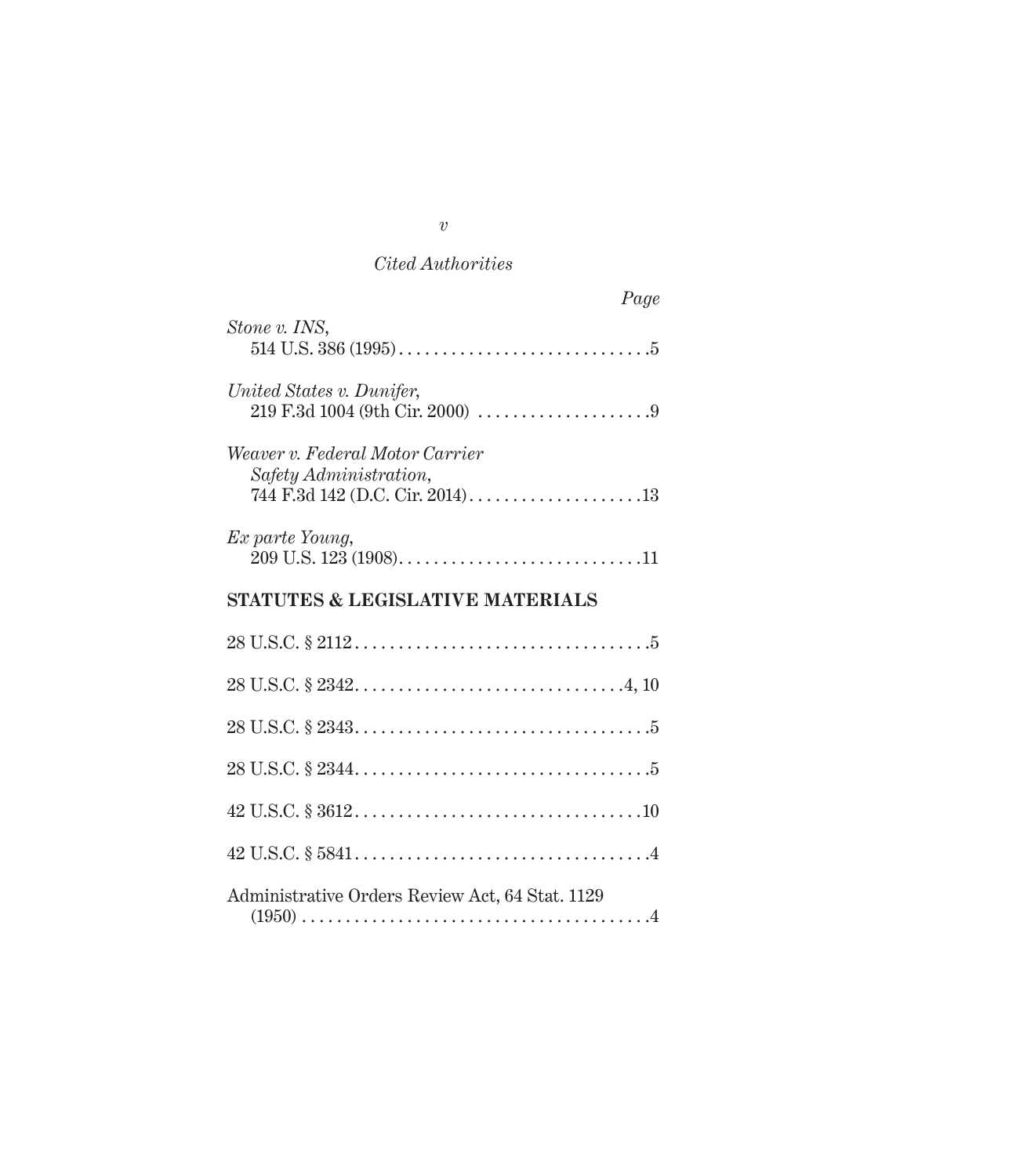*Page*

| <i>Providing for the Review of Orders of Certain</i> |
|------------------------------------------------------|
| Agencies: Hearing Before the H. Subcomm.             |
| No. 2, 81st Cong. $65$ (1949) (statement of          |
| the Hon. Orie L. Phillips, Chief Judge of            |
| the 10th Circuit Court of Appeals)9                  |
|                                                      |

## **REGULATIONS & ADMINISTRATIVE MATERIALS**

| In re Business Data Services in an Internet<br>Protocol Environment, 32 FCC Rcd. 3459                                    |
|--------------------------------------------------------------------------------------------------------------------------|
| Comments of CSX Transportation, Inc., In<br>re Competition in the Railroad Industry,                                     |
| FCC, Equipment Authorization (last<br>visited Jan. 15, 2019), https://www.fcc.<br>gov/engineering-technology/laboratory- |

# **OTHER AUTHORITIES**

| U.S. Chamber, TCPA Litigation Sprawl: A    |  |
|--------------------------------------------|--|
| Study of the Sources and Targets of Recent |  |
| $TCPA$ Lawsuits (Aug. 2017) 3, 13          |  |

### *vi*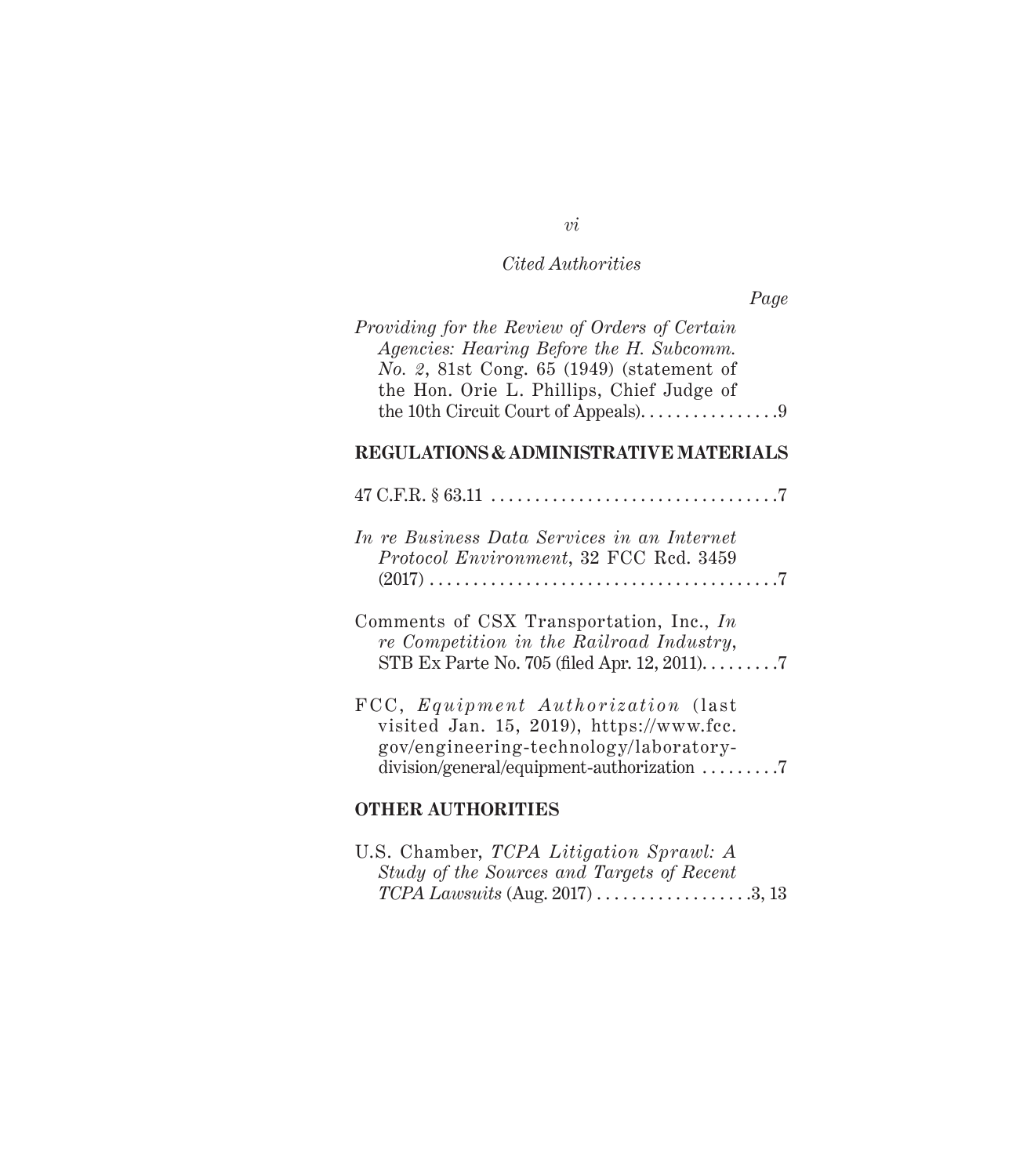#### **INTEREST OF** *AMICUS CURIAE***<sup>1</sup>**

The Chamber of Commerce of the United States of America is the world's largest federation of business organizations and individuals. The Chamber has 300,000 direct members and indirectly represents more than three million businesses of every size, in every sector, and from every geographic region of the country. One of the Chamber's primary missions is to represent the interests of its members by filing amicus briefs in cases involving issues of national concern to American business.

The Chamber and its members have two important interests in this case. *First*, many of the Chamber's members are regulated by the federal administrative agencies whose final orders are reviewable under the Hobbs Act. These members rely on the regulatory certainty and national uniformity promoted by the system of orderly court of appeals review established by Congress in that law.

*Second*, businesses that are sued for purported violations of agency regulations—by the agency itself or by a private party acting as a private attorney general—have a strong interest, rooted in due process, in being able to defend themselves. This includes making arguments about the reach and authority of agency rules.

<sup>1.</sup> No counsel for any party authored this brief in whole or in part, and no person or entity other than the Chamber, its members, or its counsel made a monetary contribution intended to fund the preparation or submission of this brief. The parties have consented to the filing of this brief by express written consent.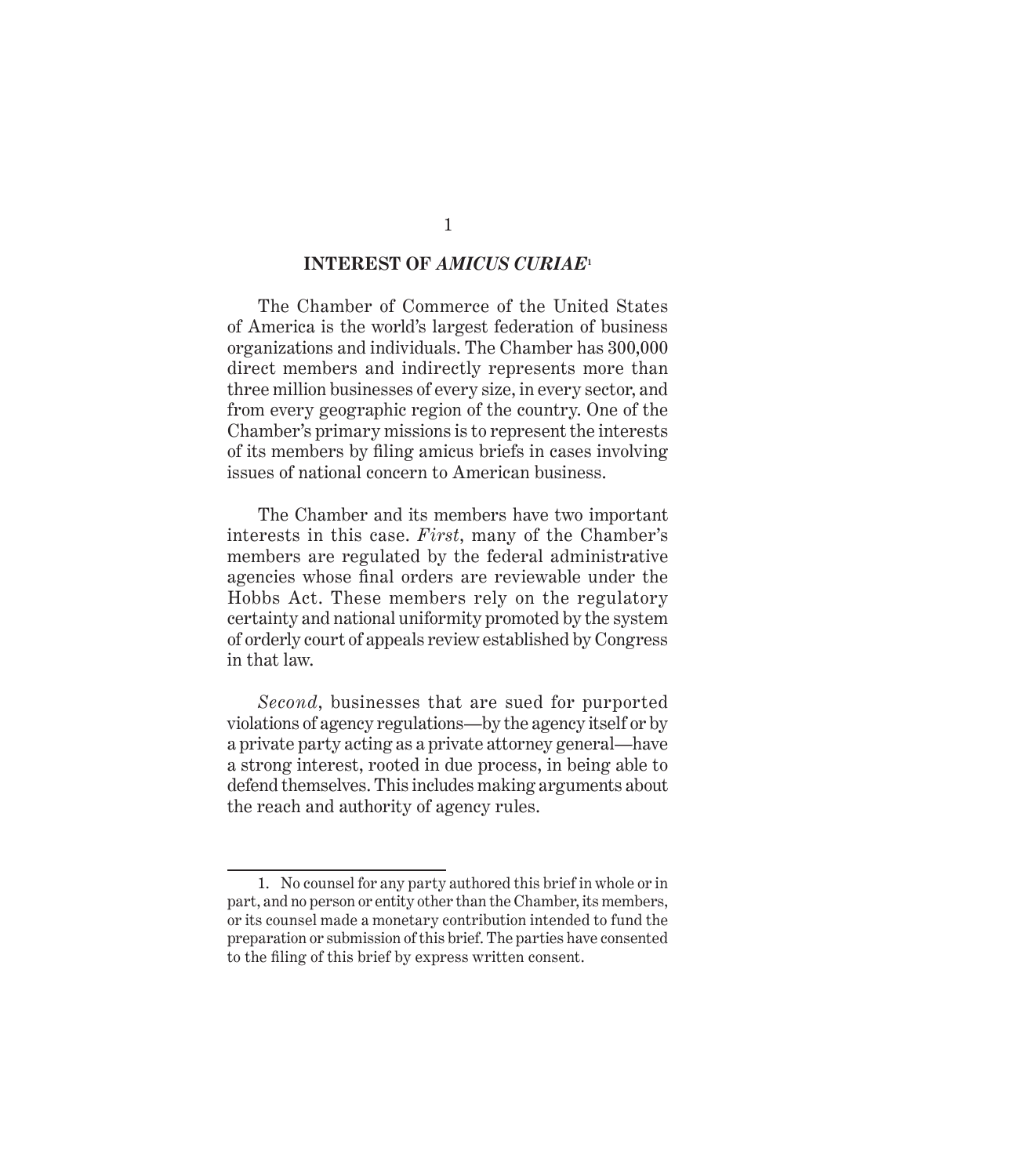This is particularly salient in vexatious litigation under the Telephone Consumer Protection Act ("TCPA"). The TCPA has turned into a breeding ground for lawsuits by serial plaintiffs and lawyers who have made lucrative businesses out of targeting legitimate activities by U.S. companies. Class actions seek to exploit the statutory damages of \$500 to \$1,500 per communication to seek millions and billions in damages. TCPA lawsuits are a cottage industry and a scourge on legitimate businesses from small restaurants to the L.A. Lakers to sellers of generic drugs—who have little warning that reasonable communicative activities may generate crushing litigation. *See, e.g.*, *Bais Yaakov v. FCC*, 852 F.3d 1078 (D.C. Cir. 2017) (Kavanaugh, J.) ("Let that soak in for a minute: Anda was potentially on the hook for \$150 million for failing to include opt-out notices on faxes that the recipients had given Anda permission to send."), *cert. denied*, 138 S. Ct. 1043 (2018)). The Chamber has taken an active role in defending businesses both at the Federal Communications Commission and in court. *See, e.g.*, *ACA Int'l v. FCC*, 885 F.3d 687 (D.C. Cir. 2018). Businesses should not be barred from defending themselves when an agency order is used in litigation to purportedly subject them to enormous damages.

#### **SUMMARY OF THE ARGUMENT**

Congress exercised its authority over the jurisdiction of the federal courts to foreclose challenges to the "validity" of final orders covered by the Hobbs Act, except through direct review in a court of appeals within a 60 day timeframe. This regime generally prevents repeated challenges to agency action and promotes regulatory certainty and uniformity on which regulated entities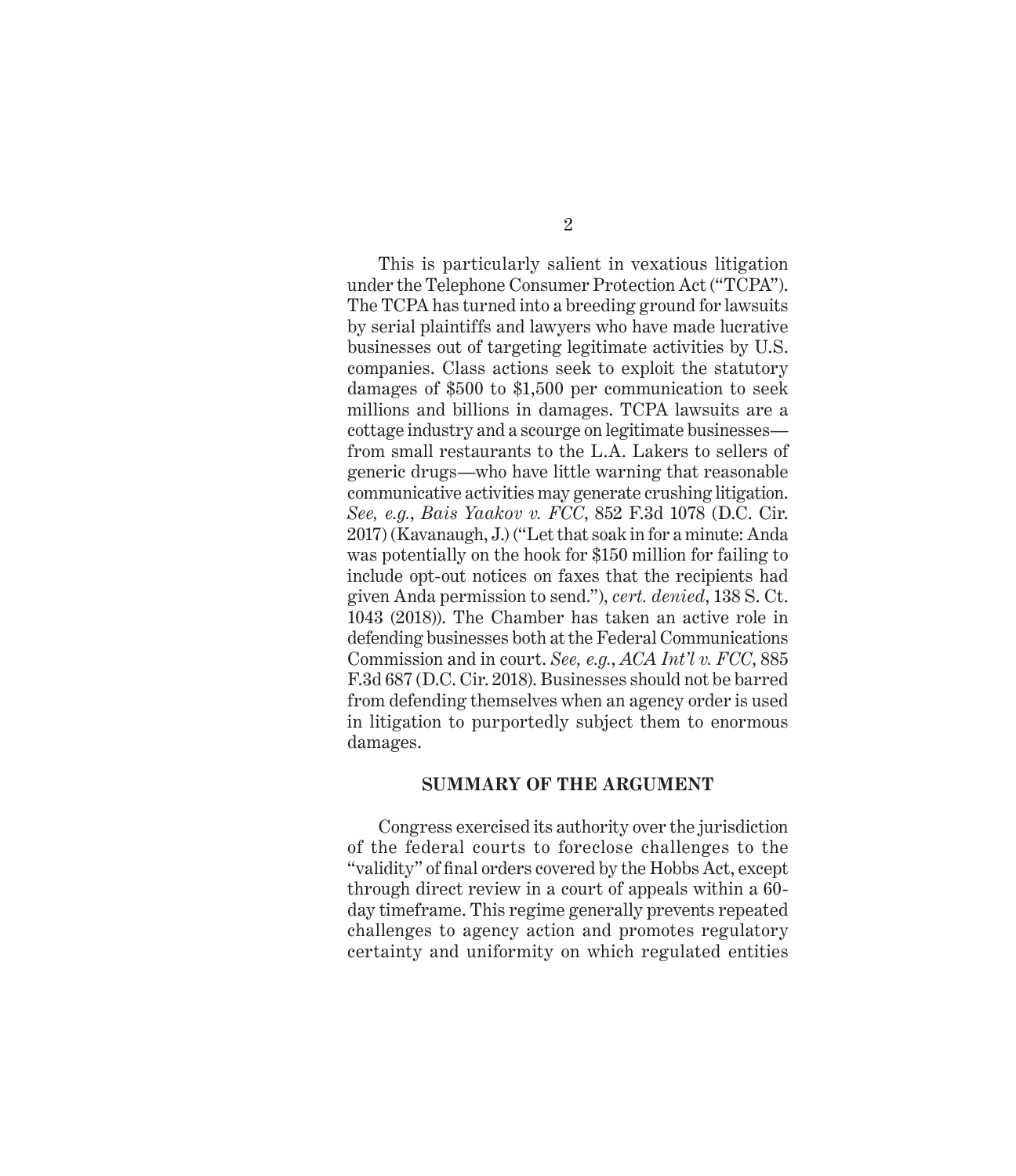substantially rely in ordering their operations. When agencies develop regulations after notice and comment and those regulations are either vindicated on judicial review or not challenged at all, the regulated community relies on them. Every day, American businesses make decisions that respond to and rely on agency determinations about their legal rights and obligations. Those expectations are protected by a robust application of the Hobbs Act that channels judicial review and limits collateral attacks.

Equally important, due process requires that private defendants in litigation to enforce agency rules be able to challenge the reach and basis of those rules. When agency rules are to be enforced against a party by the government, the defendant must be able to mount a defense that includes challenging the basis for the rule being applied to it. The same logic protects defendants when rules are being enforced by private actors, such as in class actions or private attorney general suits. This is particularly the case under the TCPA, where private defendants are subjected to unpredictable liability based upon alleged violations that stray far from congressional goals and reasonable regulatory implementation. *See*  U.S. Chamber, *TCPA Litigation Sprawl: A Study of the Sources and Targets of Recent TCPA Lawsuits* (Aug. 2017), *available at* https://www.instituteforlegalreform. com/uploads/sites/1/TCPA\_Paper\_Final.pdf.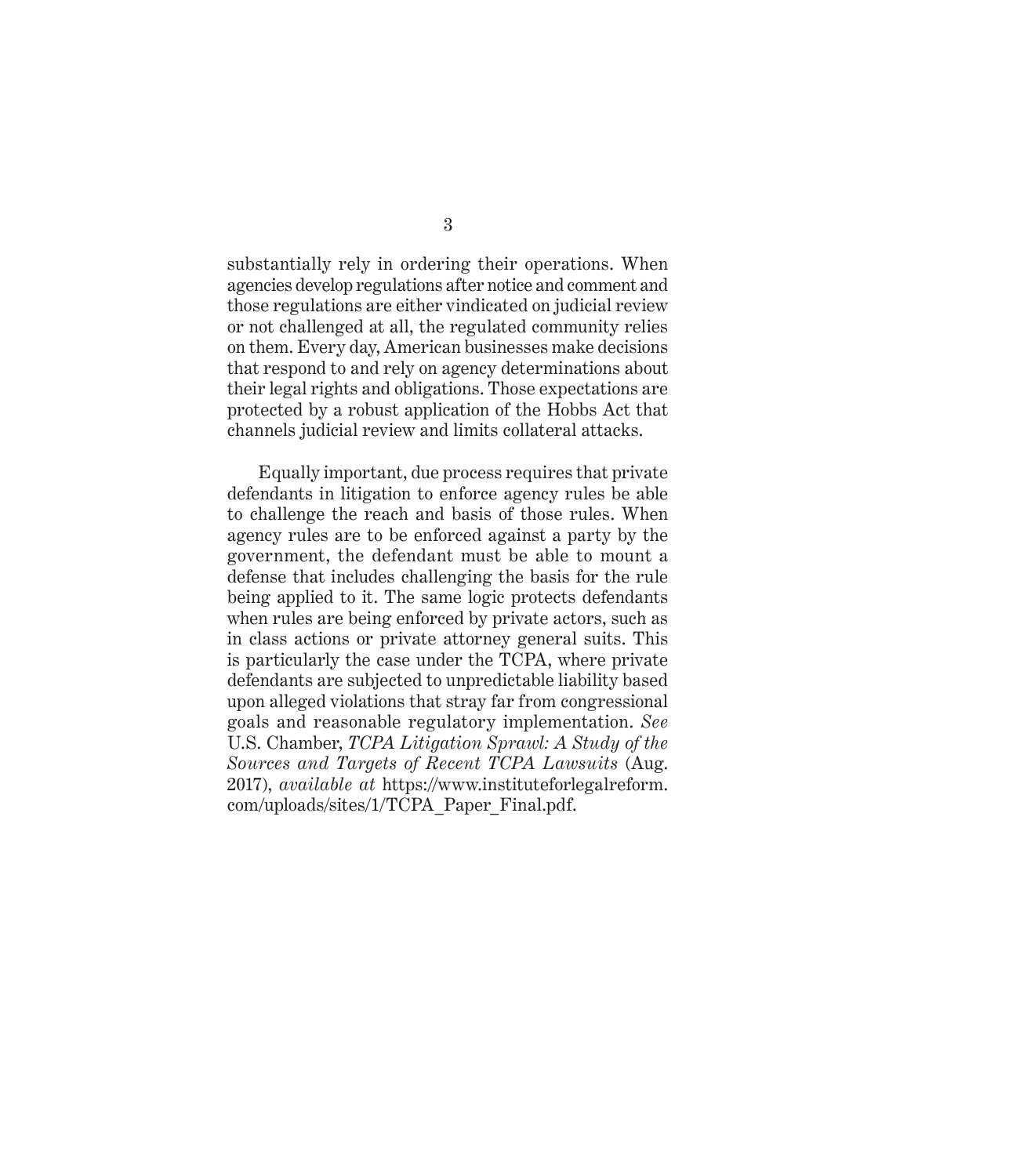#### **ARGUMENT**

### **I. THE COURT SHOULD PROTECT THE NATIONAL UNIFORMITY AND RELIANCE INTERESTS PROMOTED BY THE HOBBS ACT.**

#### **A. The Hobbs Act Channels Review Of Covered Agency Orders To A Single Court of Appeals Within A Specified Timeframe.**

Direct review of final orders of seven regulatory agencies—the Federal Communications Commission, Department of Agriculture, Department of Transportation, Federal Maritime Commission, Nuclear Regulatory Commission,<sup>2</sup> Surface Transportation Board, and Department of Housing and Urban Development—is governed by the Administrative Orders Review Act, 64 Stat. 1129 (1950), codified at 28 U.S.C. §§ 2341–2352, commonly known as the Hobbs Act.

The form of judicial review specified by the Hobbs Act has several distinctive features. *First*, the Hobbs Act vests "exclusive jurisdiction" in the federal "court of appeals . . . to enjoin, set aside, suspend (in whole or in part), or to determine the validity of all final orders" covered by the Act. 28 U.S.C. § 2342. This "basic congressional choice" obligates a court of appeals to determine "whether the action passes muster under the appropriate

<sup>2.</sup> Actually, the Hobbs Act specifies the Atomic Energy Commission. 28 U.S.C. § 2342(4). The relevant functions of that agency were transferred to the Nuclear Regulatory Commission, and review is now taken from the NRC. *See* 42 U.S.C. § 5841; *Reytblatt v. NRC*, 105 F.3d 715, 720 (D.C. Cir. 1997).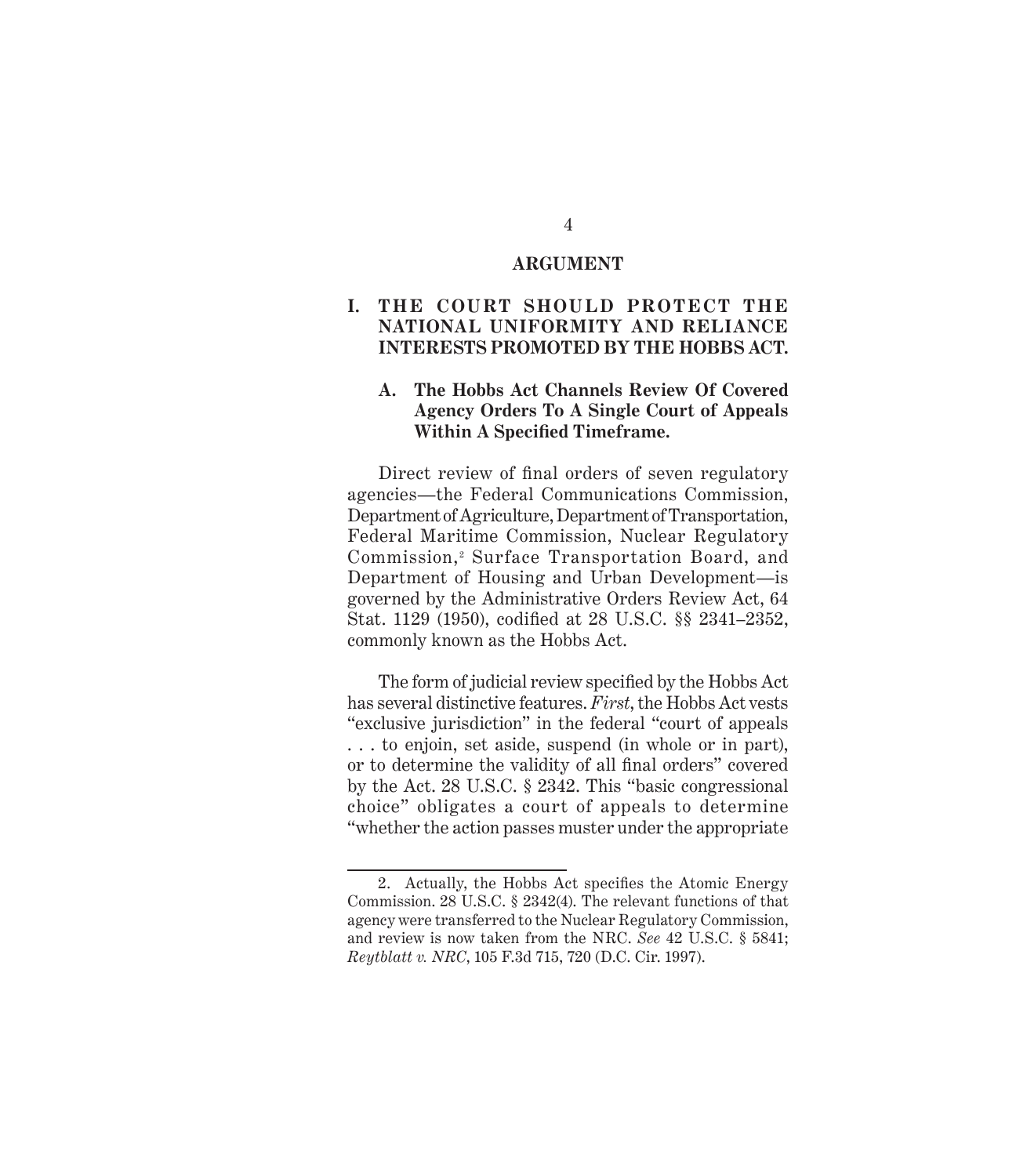#### [Administrative Procedure Act] standard of review." *Fla. Power & Light Co. v. Lorion*, 470 U.S. 729, 741, 744 (1985).

*Second*, the Hobbs Act establishes venue "in the judicial circuit in which the petitioner resides or has its principal office, or in the United States Court of Appeals for the District of Columbia Circuit." 28 U.S.C. §§ 2343, 2344. This provision, operating in conjunction with the judicial lottery and first-to-file rule established by 28 U.S.C. § 2112, ensures judicial review is consolidated in a single court of appeals when multiple petitions for review are filed. *See, e.g.*, *Brodsky v. HumanaDental Ins. Co.*, 910 F.3d 285, 289 (7th Cir. 2018) (explaining interaction of the Hobbs Act with 28 U.S.C. § 2112).

*Third*, the Hobbs Act requires petitions for review to be filed "within 60 days" of the order's entry. 28 U.S.C. § 2344. The lower courts "have uniformly held that the Hobbs Act's 60-day time limit . . . is jurisdictional." *Henderson v. Shinseki*, 562 U.S. 428, 437 (2011); *cf. Stone v. INS*, 514 U.S. 386, 405 (1995). This jurisdictional constraint limits the timing of petitions seeking direct review and generally prevents collateral attacks on previously promulgated orders. *See ICC v. Bhd. of Locomotive Eng'rs*, 482 U.S. 270, 278 (1987); *FCC v. ITT World Commc'ns, Inc.*, 466 U.S. 463 (1984). Litigants have options, even after the Hobbs Act period, in which to bring substantive challenges to agency rules.<sup>3</sup>

<sup>3.</sup> After the Hobbs Act period expires, persons aggrieved by agency rules may "fil[e] a petition for amendment or rescission of the agency's regulations, and challeng[e] the denial of that petition" in the court of appeals. *See Edison Elec. Institute v. ICC*, 969 F.2d 1221, 1229 (D.C. Cir. 1992) (citation omitted). If collateral litigation is pending, the district court has discretion to hold its proceedings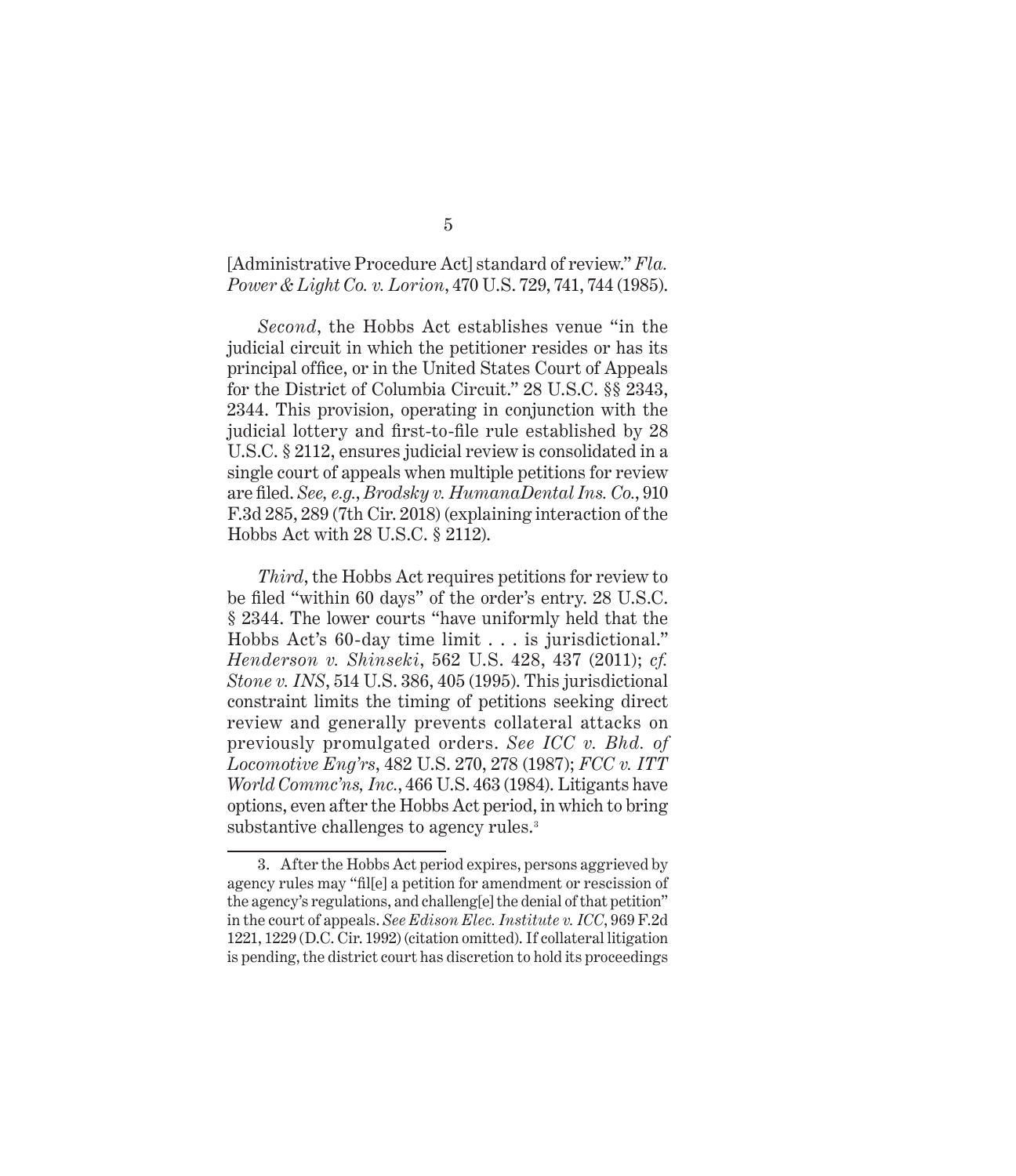### **B. The Hobbs Act Promotes National Uniformity And Predictability, Which Fosters Substantial Reliance By Regulated Communities.**

The "far-reaching procedural effects" of the Hobbs Act serve several important purposes. *See Simmons v. ICC*, 716 F.2d 40, 44 (1983) (Scalia, J.).

*First*, and of great importance to the business community, the Hobbs Act protects important reliance interests that are vital to the national economy. Businesses participate in agency regulatory proceedings in hopes of influencing rules and orders. They often participate in judicial review of agency orders to protect their interests and present arguments. Once rules are final, businesses build their operations, policies, and products around federal regulatory expectations, often over many years. Companies create compliance plans, hire personnel, and form contractual relationships. Reliance interests protected by the Hobbs Act can range from the build out and operation of national telecommunications networks, to the establishment of international maritime agreements, to compliance plans for Railroad Retirement Board obligations applicable to rail carriers.

in abeyance pending the agency's resolution of a relevant petition. *See, e.g.*, *Raitport v. Harbour Capital Corp.*, 312 F. Supp. 3d 225, 227 (D.N.H. 2018) (holding proceeding in abeyance pending outcome of *Bais Yaakov*, 852 F.3d at 1078). District courts also can proactively facilitate agency engagement and revision of rules through primary-jurisdiction referrals. *See Port of Bos. Marine Terminal Ass'n v. Rederiaktiebolaget Transatlantic*, 400 U.S. 62, 68–69 (1970).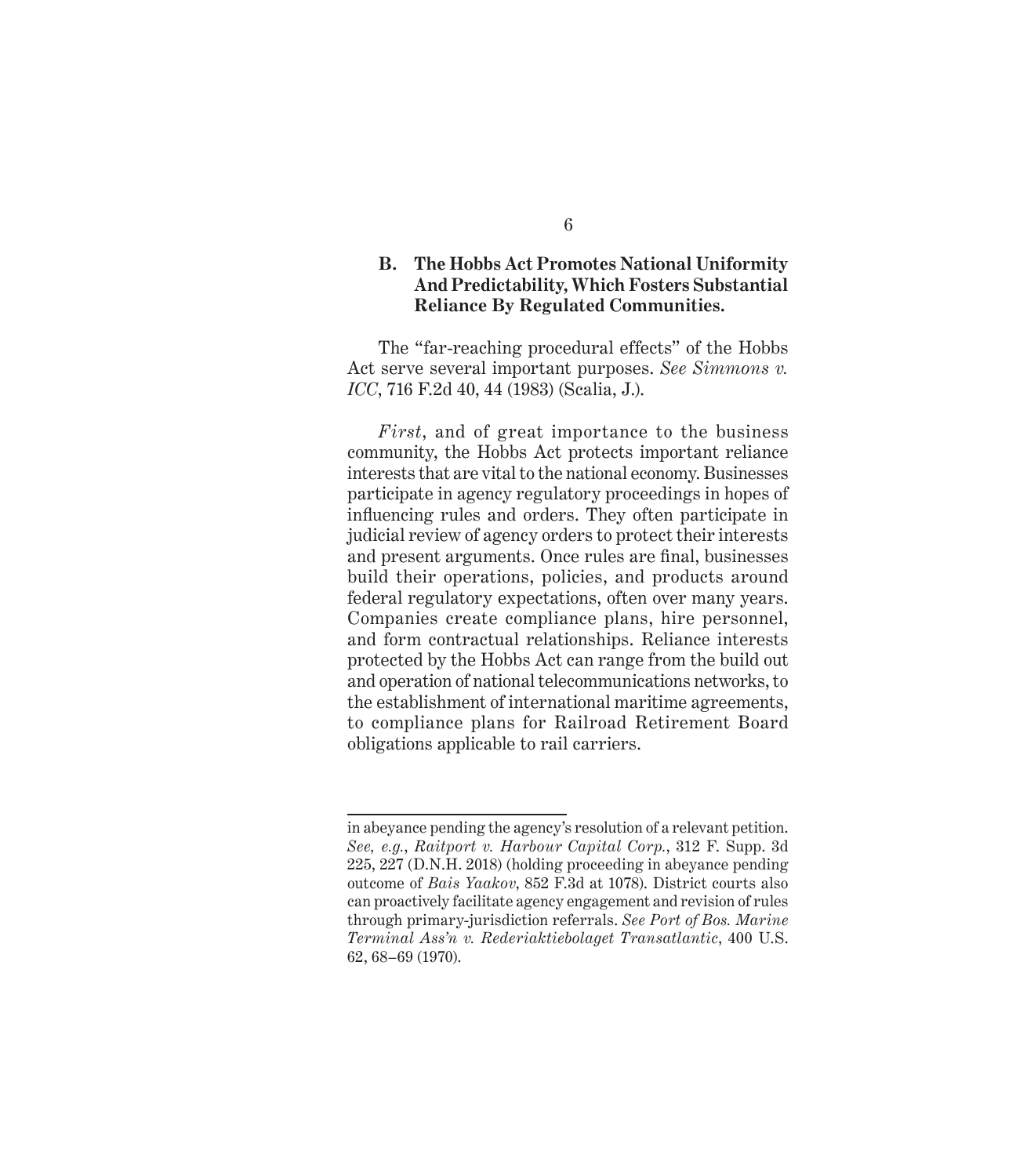A few examples illustrate the investment built on regulatory determinations. When the FCC by rule exempted next-generation fiber facilities from its network unbundling and sharing requirements applicable to legacy telephone equipment, the telecommunications industry responded with millions of dollars in new investment supporting fiber deployments that vastly increased the number of households with broadband internet connections. *See In re Bus. Data Servs. in an Internet Protocol Env't*, 32 FCC Rcd. 3459 ¶ 5 n.15 (2017). Similarly, railroads, shippers, and other participants in the surface transportation marketplace indicate that their capital investment decisions reflect substantial reliance and investment-backed expectations with regard to rates and other regulations adopted by the Surface Transportation Board. *See, e.g.*, Comments of CSX Trans., Inc., *In re Competition in the Railroad Industry*, STB Ex Parte No. 705 (filed Apr. 12, 2011).

Manufacturers of communications equipment and other regulated devices design their products in reliance on FCC rules about certifications and conformity with disability access and other requirements. *See* FCC, *Equipment Authorization* (last visited Jan. 15, 2019), https://www.fcc.gov/engineering-technology/laboratorydivision/general/equipment-authorization. Likewise, telecommunications carriers and investors base strategies, corporate structures, and long-term investment decisions on regulations applicable to non-U.S. ownership, spectrum use, and build out requirements, *see, e.g.*, 47 C.F.R. § 63.11, which are often in place for years because these substantial investments must have a long time-horizon. Disruption of agency rules by district courts in collateral litigation long after they are final would be markedly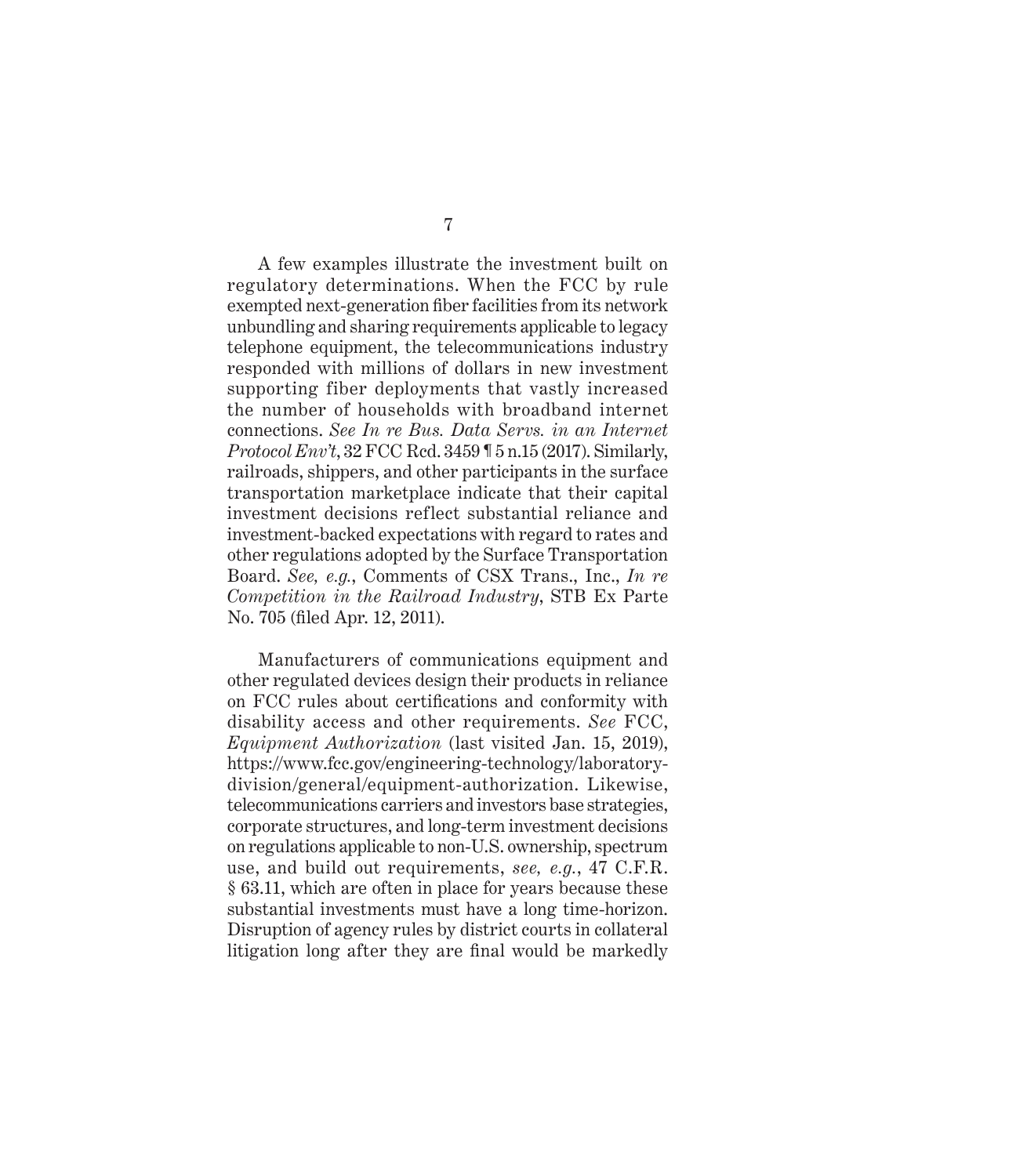unfair to defendants and substantially harm the reliance interests of regulated communities.

The channeling features of the Hobbs Act ensure that regulatory changes will normally occur only after consideration by the agency and review by a court of appeals. This orderly process helps to ensure that the aforementioned "serious reliance interests" are "taken into account" when an agency changes position. *See Perez v. Mortg. Bankers Ass'n*, 135 S. Ct. 1199, 1209 (2015); *FCC v. Fox Television Stations, Inc.*, 556 U.S. 502, 515 (2009).

Respect for reliance interests also prevents the "unfair surprise" that can result when an interpretive change during district court litigation results in "potentially massive liability . . . for conduct that occurred well before that interpretation was announced." *Christopher v. SmithKline Beecham Corp.*, 567 U.S. 142, 155–56 (2012). Where rules promulgated by Hobbs Act agencies are subject to enforcement through private rights of action, for example, potential defendants must be able to rely on agency orders to show that their conduct was lawful. *See, e.g.*, *CE Design, Ltd. v. Prism Bus. Media, Inc.*, 606 F.3d 443, 446 (7th Cir. 2010) (affirming summary judgment where regulatory exemption provided "a complete defense" to enforcement); *Leyse v. Clear Channel Broad., Inc.*, 545 F. App'x 444, 445 (6th Cir. 2013) (affirming dismissal under similar circumstances). Otherwise, defendants could be found liable where an agency "did not think the industry's practice was unlawful" and its regulations reflected that position. *Christopher*, 567 U.S. at 158.

*Second,* the Hobbs Act promotes national uniformity. It "allows 'uniform, nationwide interpretation of the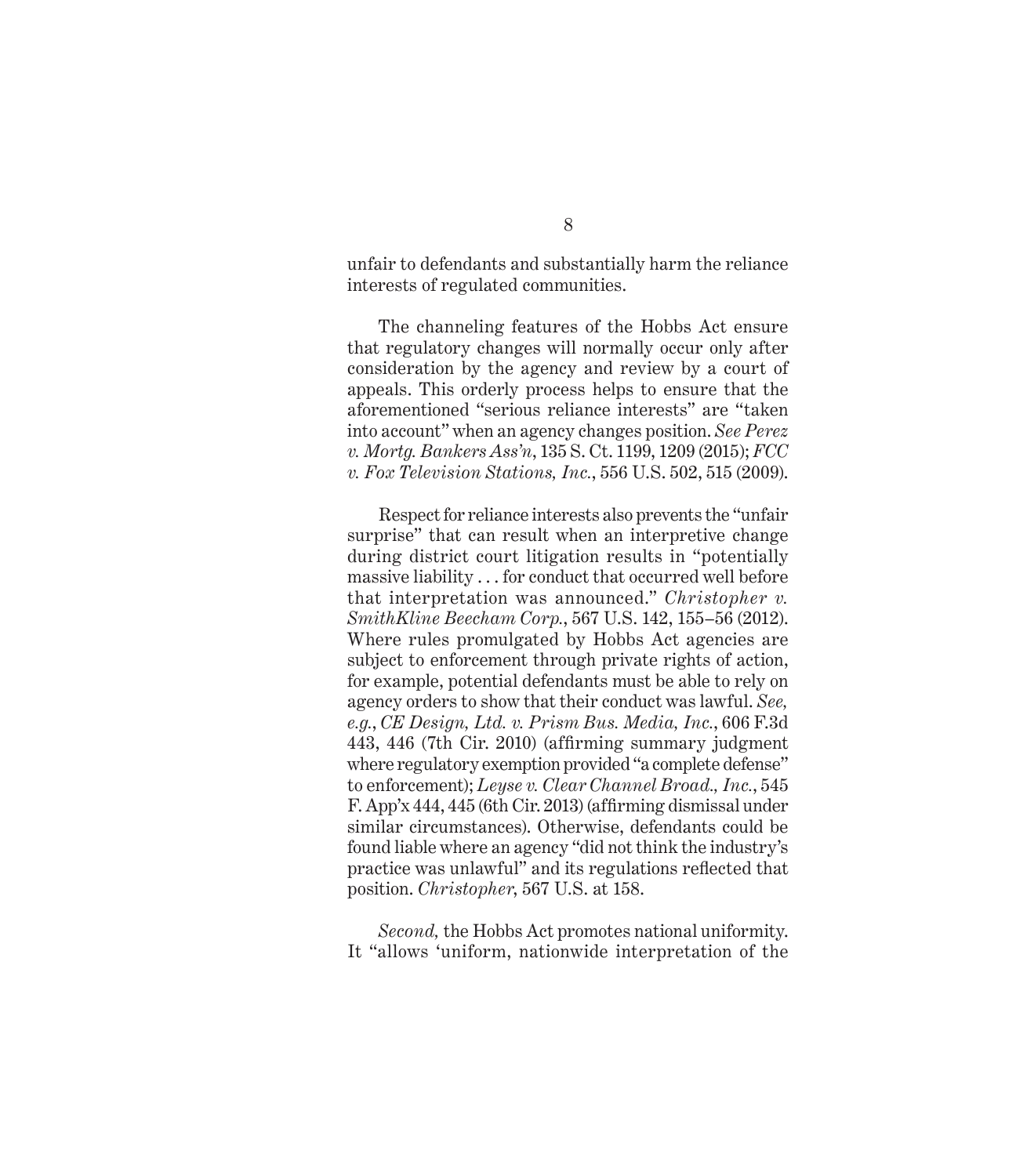federal statute by the centralized expert agency'" followed by consolidated court of appeals review. *See Mais v. Gulf Coast Collection Bureau, Inc.*, 768 F.3d 1119 (11th Cir. 2014) (quoting *CE Design*, 606 F.3d at 450). This scheme prevents divisions of authority that increase compliance costs and may take years to resolve, *see Nat'l Cable & Telecomms. Ass'n v. Brand X Internet Servs.*, 545 U.S. 967, 980–83 (2005), while simultaneously constraining agency authority by guaranteeing "one review of right in an appellate court" of final agency orders, *see Providing for the Review of Orders of Certain Agencies: Hearing Before the H. Subcomm. No. 2*, 81st Cong. 65 at 112 (1949) (statement of the Hon. Orie L. Phillips, Chief Judge of the 10th Circuit Court of Appeals).

Concerns about national uniformity are acute in industries with nationwide reach. Congress designated for Hobbs Act review the final orders of agencies which regulate important national interests. The Federal Communications Commission, Department of Transportation, Federal Maritime Commission, Surface Transportation Board, and Department of Agriculture regulate the channels and instrumentalities of interstate commerce, as well as goods intended for nationwide distribution. *See, e.g.*, *United States v. Dunifer*, 219 F.3d 1004, 1008 (9th Cir. 2000) (explaining need for "uniform, nationwide interpretation of the federal statute . . . governing the nation's airwaves") (quotation marks and citation omitted). The Nuclear Regulatory Commission and Department of Housing and Urban Development similarly implement policies of national concern.<sup>4</sup> The

<sup>4.</sup> At first glance, HUD seems like something of an outlier in this list. But the covered orders of that agency are those issued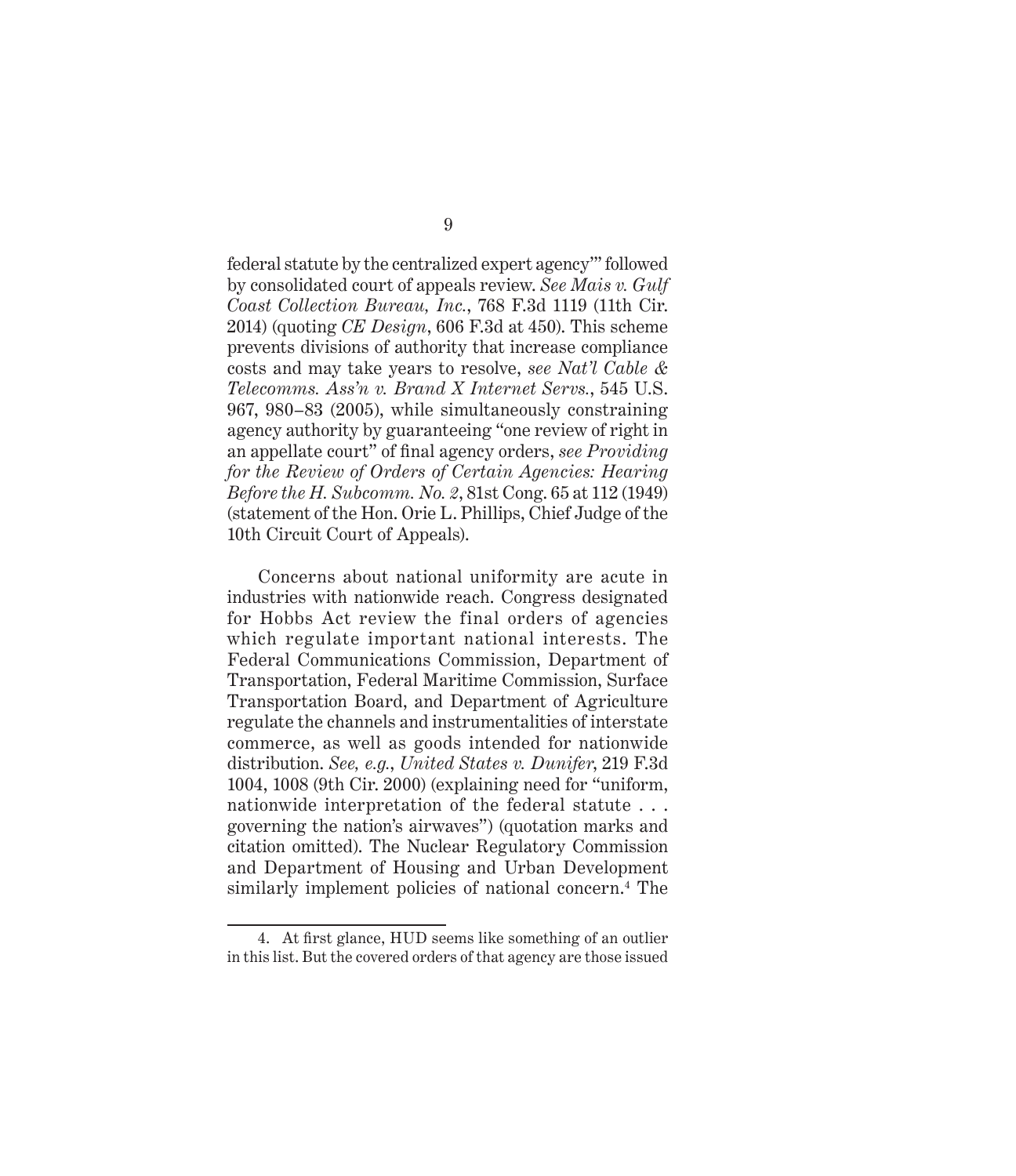Court has long recognized the need for consistent agency oversight in such areas. *See Port of Bos. Marine Terminal Ass'n v. Rederiaktiebolaget Transatlantic*, 400 U.S. 62, 68 (1970); *Far East Conference v. United States*, 342 U.S. 570, 574–75 (1952).

*Finally*, the Hobbs Act promotes judicial efficiency. It helps "avoid the waste" of judicial resources that occurs where a district court and court of appeals each "decide, on the basis of the record the agency provides, whether the action passes muster under the appropriate APA standard of review." *Fla. Power & Light Co.*, 470 U.S. at 741, 744. By channeling review to the court of appeals, the Act also ensures "that the Attorney General has an opportunity to represent the interest of the Government whenever an order of one of the specified agencies is reviewed." *See Port of Bos.*, 400 U.S. at 70. These mutually reinforcing interests are key benefits of the Hobbs Act, which this Court should protect.

### **II. THE COURT SHOULD ALSO PROTECT PRIVATE DEFENDANTS' DUE PROCESS RIGHT TO CHALLENGE REGULATIONS ENFORCED AGAINST THEM, PARTICULARLY IN TCPA CASES.**

While the stability, certainty, uniformity, and efficiency benefits of the Hobbs Act are vital, they cannot outweigh private defendants' due process rights. In

under section 812 of the Fair Housing Act, which are orders that resolve charges of discriminatory housing practices after both parties have elected to forego federal district court proceedings. *See* 28 U.S.C. § 2342(6); 42 U.S.C. § 3612. Congress may have been sensitive to costs or delays associated with requiring such individuals to relitigate a dispute in district court.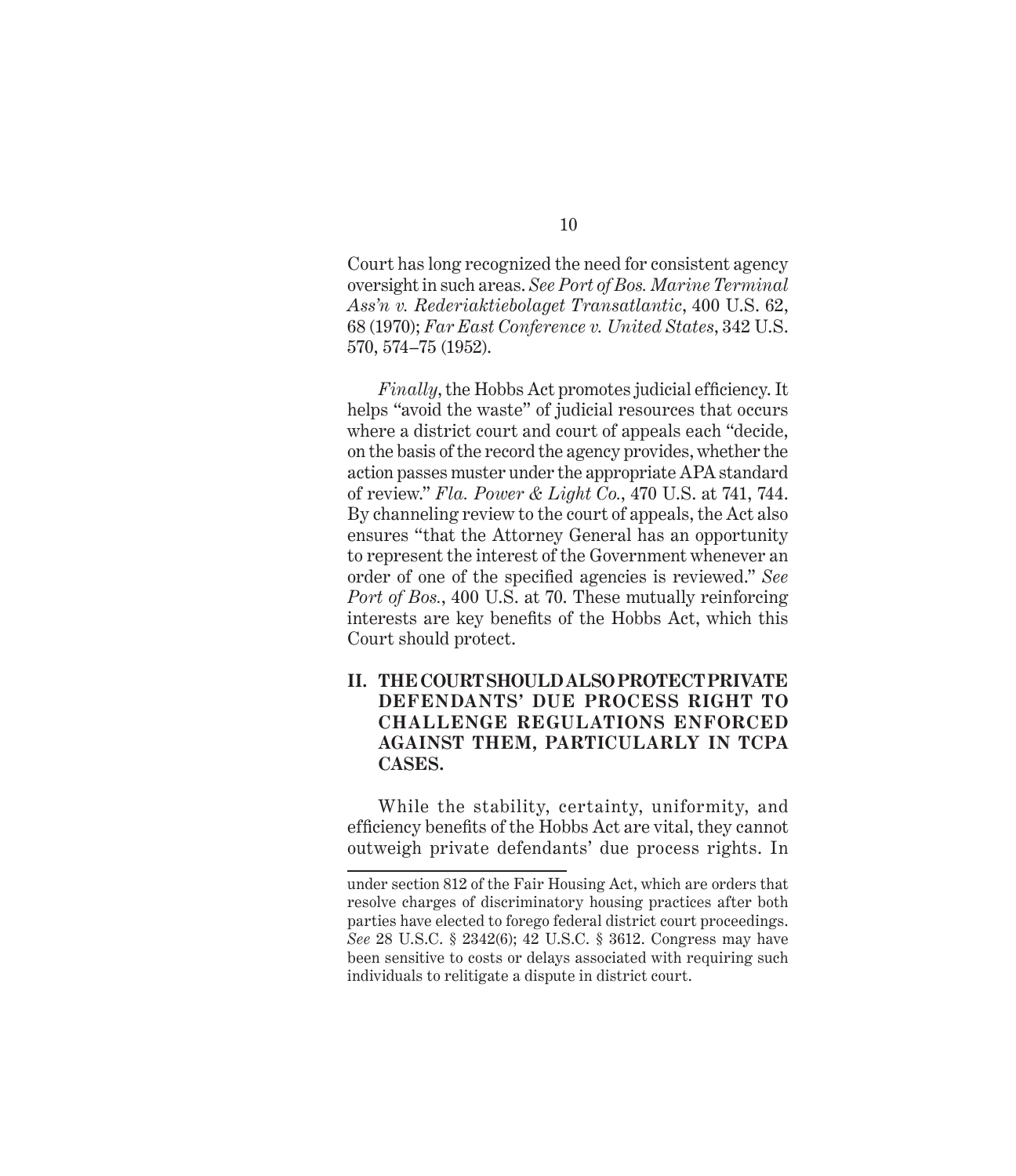cases to enforce agency regulations, particularly TCPA class action lawsuits manufactured by the plaintiffs' bar, private defendants must be able to challenge the legality and reach of the rules.

Of course, a district court may always determine how an agency rule—accepted as valid—applies to the facts. The court below correctly recognized that even accepting a rule as valid, "the court can, and must, interpret what [the rule] says" and how it applies. App. 11a; *accord CE Design*, 606 F.3d at 450–51.

Beyond contesting how a rule applies, private defendants facing enforcement of an agency rule in litigation possess a due-process right "to present every available defense." *Lindsey v. Normet*, 405 U.S. 56, 66 (1972) (quotation marks omitted). In the context of administrative obligations, this due process right generally requires that defendants be able to make arguments about the reach and authority of agency rules enforced against them, particularly where a defendant lacked a meaningful opportunity to participate in the agency rulemaking proceeding. Otherwise, "one can conceive of a whole parade of horribles headed by a circumstance in which a party totally deprived of due process in an original agency petition could never obtain review of the merits." *Fritsch v. ICC*, 59 F.3d 248, 252 (D.C. Cir. 1995); *accord Ex parte Young*, 209 U.S. 123, 147 (1908) ("If the law be such as to make the decision of the legislature or of a commission conclusive as to the sufficiency of the rates, this court has held such a law to be unconstitutional."). A defendant against whom litigation is brought may not have existed at the time a regulation was promulgated, may not have been in the relevant line of business at the time, or may not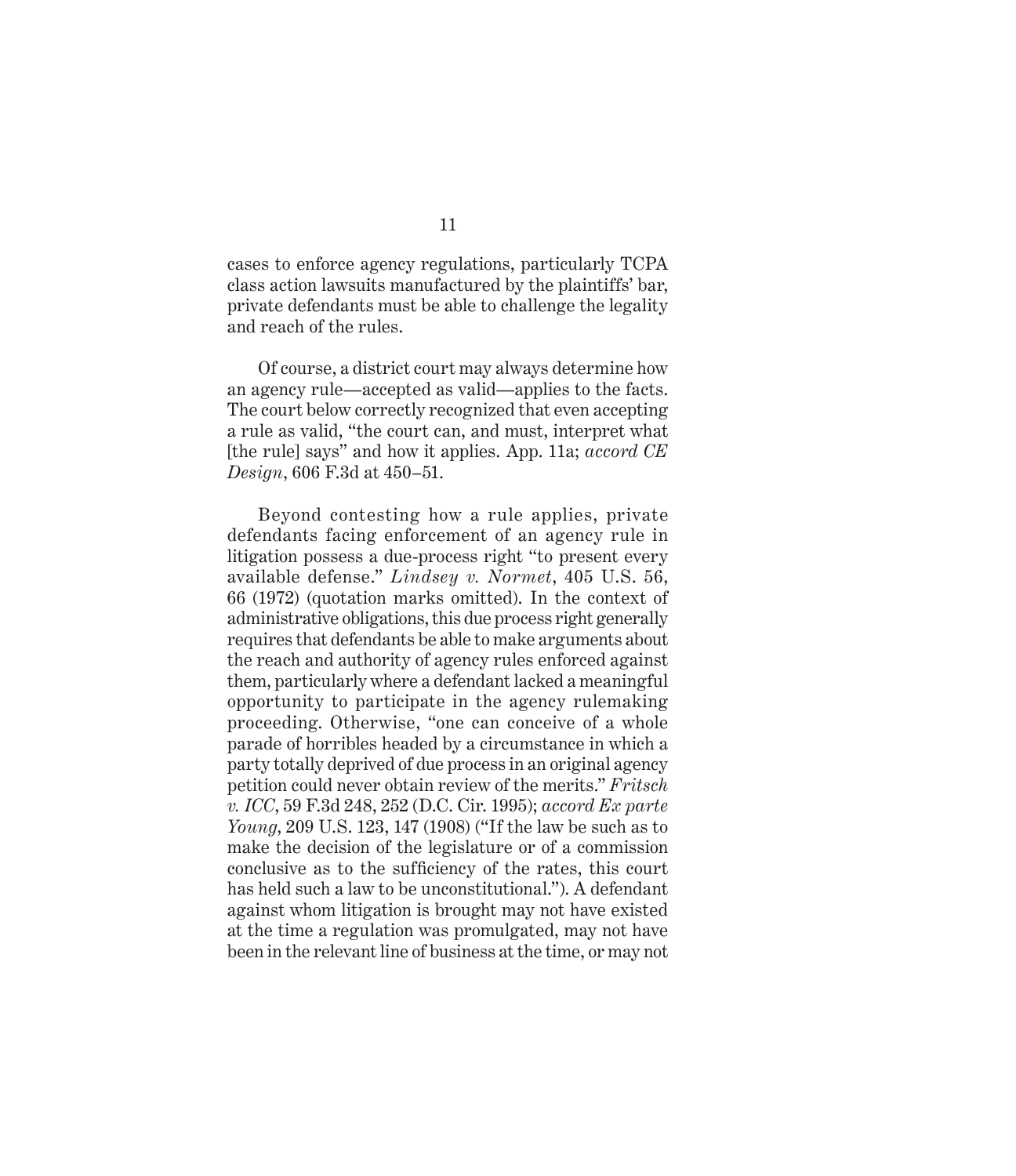have thought that a rule would be construed in a particular way with regard to its operations.

The due process right to present every available defense is at full force when the government seeks to enforce an administrative order covered by the Hobbs Act. Where a defendant contends that application of an agency rule will violate his constitutional rights, for example, the court may address that issue. The Court's decision in *FCC v. Fox Television Inc.*, 567 U.S. 239 (2012), is illustrative. There, two broadcasters, Fox and ABC, sought review of enforcement orders issued in 2006 holding that certain of their 2003 broadcasts violated the FCC's indecency standards. The standards had been in place since 2001, but the agency had refined their meaning in 2004 and applied the new meaning retroactively. The Court set the enforcement orders aside because the underlying standards were unconstitutionally vague "as applied." *See id.* at 258. "[T]he Commission policy in place at the time of the broadcasts gave no notice to Fox or ABC that [the broadcast content] could be actionably indecent." *Id.* at 254. Principles of constitutional avoidance reinforced the conclusion.<sup>5</sup>

The due process right to present every available defense means that a defendant may also challenge government enforcement as ultra vires. "[W]hen an agency seeks to apply the rule, those affected may challenge that application on the grounds that it 'conflicts with the statute

<sup>5.</sup> The indecency standards in *Fox Television* implicated speech, mandating "rigorous adherence" to due process requirements "to ensure that ambiguity does not chill protected speech." 567 U.S. at 253–54. But the Court made clear that the due process rationale would apply "with respect to a regulatory change this abrupt on any subject." *See id.* at 254.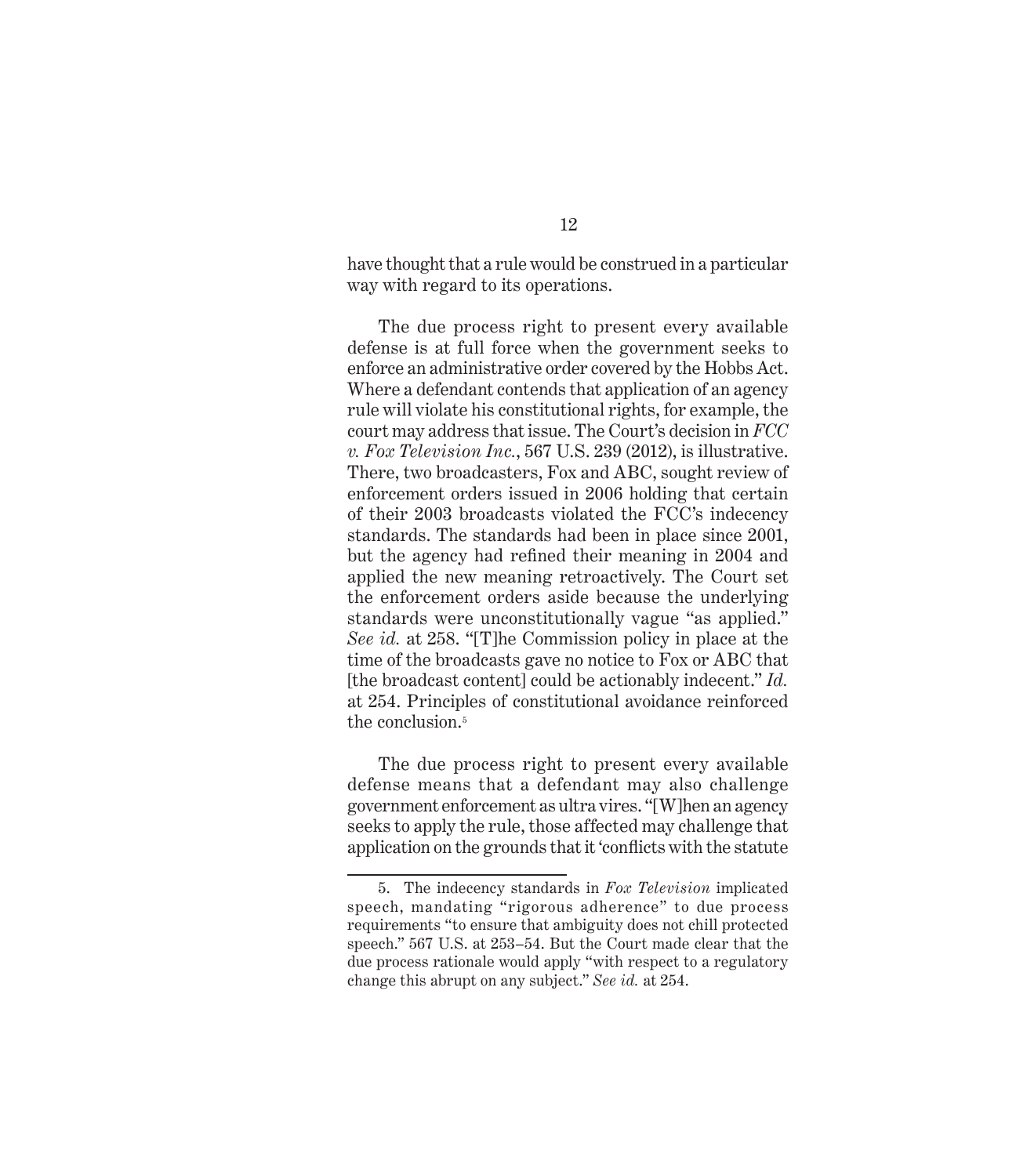from which its authority derives.'" *Weaver v. Fed. Motor Carrier Safety Admin.*, 744 F.3d 142, 145 (D.C. Cir. 2014) (collecting cases); *see generally Functional Music, Inc. v. FCC*, 274 F.2d 543 (D.C. Cir. 1958). When the government sues for violation of a statute, it necessarily puts its administrative interpretation of the statute at issue.

Due process rights are similarly at play where Congress authorizes private enforcement of agency regulations in district court. In this circumstance, persons asserting a private right of action step into the shoes of the government. *See Am. Mfrs. Mut. Ins. Co. v. Sullivan*, 526 U.S. 40, 52 (1999). The due process considerations that permit a defendant in a government enforcement action to challenge the constitutional implications and statutory authorization for a rule are equally strong when a private party brings the enforcement action.

Such due process principles apply with special force in litigation under the TCPA because the statute's draconian damages provisions and private right of action can be used to impose extreme and unpredictable penalties that bear little if any relationship to any actual harm caused to the plaintiff. TCPA plaintiffs increasingly have been availing themselves of regulatory uncertainty and confusion in the courts about this decades-old statute. Originally enacted by Congress to bar certain types of invasive telemarketing, plaintiffs have used it to foist upon unsuspecting U.S. businesses "staggering, and potentially annihilating, amounts of statutory damages tied to new technologies." U.S. Chamber, *TCPA Litigation Sprawl: A Study of the Sources and Targets of Recent TCPA Lawsuits* 1 (Aug. 2017), *available at* https://www.instituteforlegalreform. com/uploads/sites/1/TCPA\_Paper\_Final.pdf (detailing filed cases, expansive theories, and course of unfair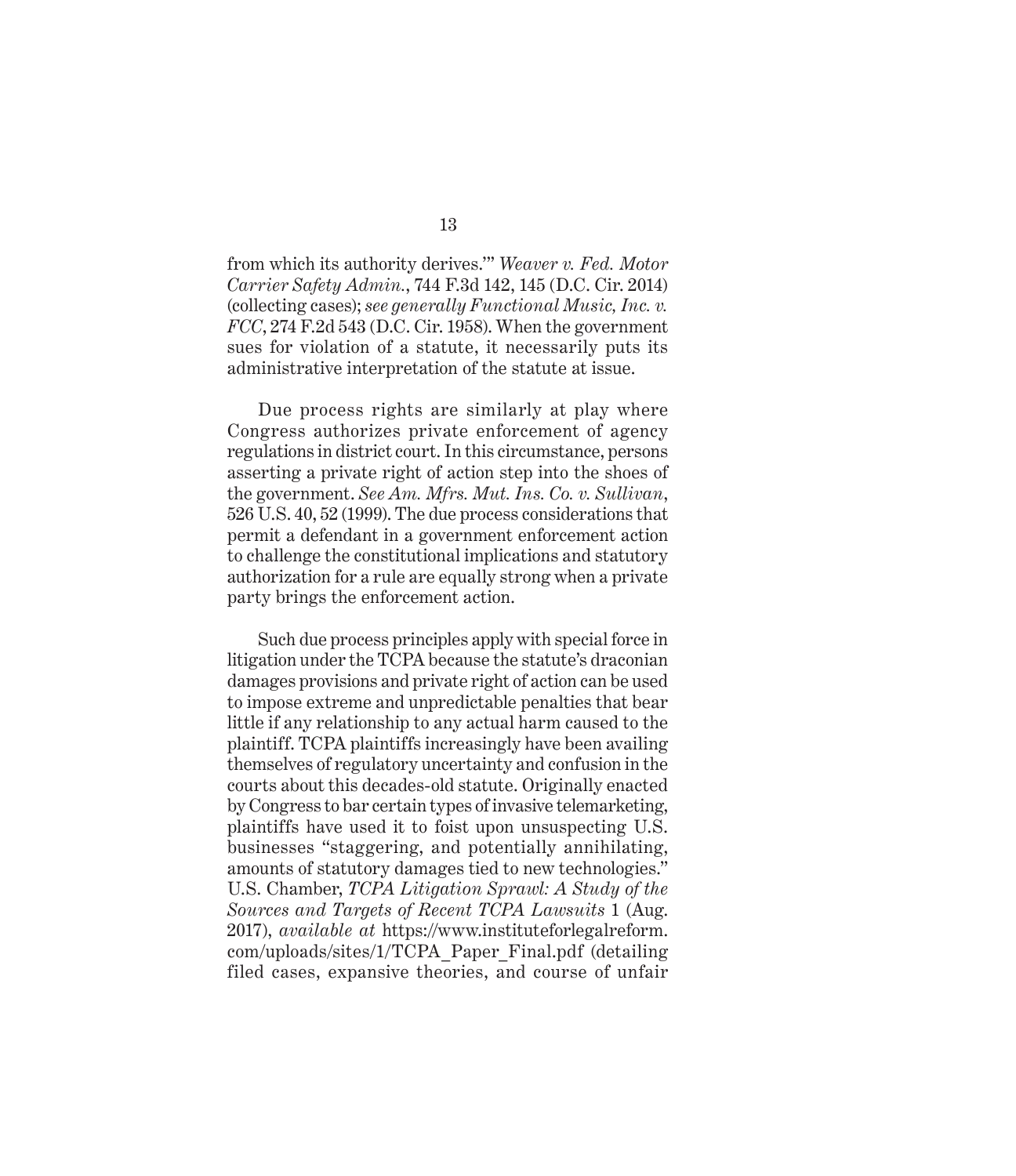litigation). Plaintiffs in these class action lawsuits use the FCC's rules and gaps in interpretations to sue legitimate businesses for the use of new technology or for innocent missteps in marketing campaigns.6

Defendants may face limited options in defending themselves. TCPA litigation often involves questions of what Congress meant to proscribe, and how the FCC has implemented the statute. Defendant businesses and their associations have sought clarifications and relief from the FCC, to little avail so far, and regularly seek judicial review of agency action when available and needed. *See ACA Int'l*, 885 F.3d at 687. TCPA defendants should be able to contest the validity of imprecise or outdated obligations that plaintiffs seek to apply to them.

Beyond the unpredictability and unfairness of weaponizing the TCPA against unwitting businesses, that statute raises serious constitutional questions. TCPA liability is imposed on communicative activities, so it implicates core First Amendment interests. Indeed, several courts have found the TCPA to be a regulation of speech subject to strict scrutiny. *See, e.g.*, *Holt v. Facebook*, No. 16-cv-02266, 2017 WL 1100564 (N.D. Cal.

<sup>6.</sup> Examples of meritless TCPA suits abound. A group of fans sued the Los Angeles Lakers for sending text messages confirming receipt of fan-originated texts. *See Emanuel v. Los Angeles Lakers, Inc.,* No. 12-cv-9936, 2013 WL 1719035 (C.D. Cal. Apr. 18, 2013). A ride-sharing service was sued for texts confirming receipt of ride requests. *See Gragg v. Orange Cab Co.*, 995 F. Supp. 2d 1189, 1193 (W.D. Wash. 2014). A seller of generic drugs was sued for failing to include opt-out notices on faxes that the recipients had given the company permission to send. *See Bais Yaakov*, 852 F.3d at 1078.